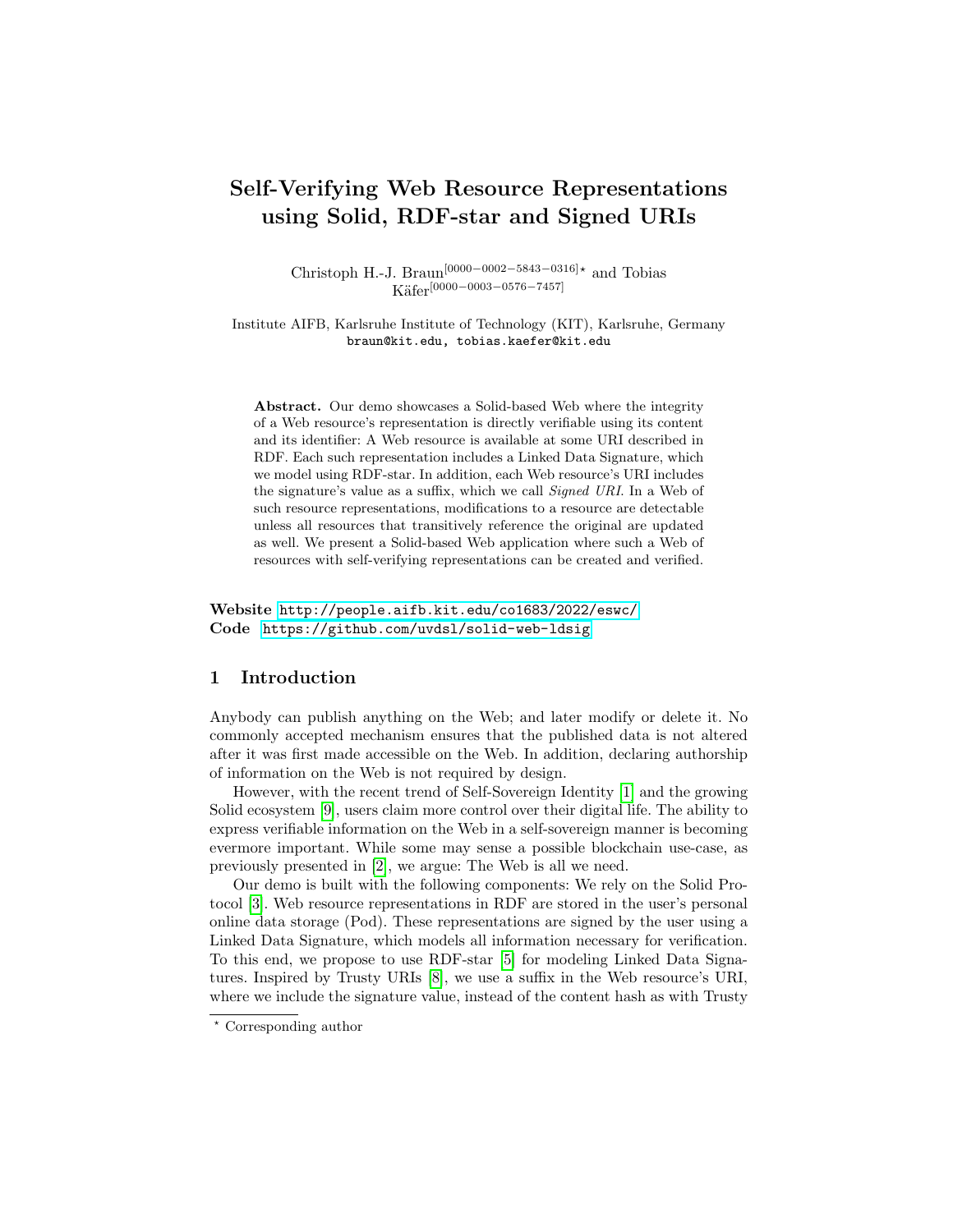#### 2 Christoph H.-J. Braun and Tobias Käfer

URIs. We call such a URI a *Signed URI*. When accessing a Signed URI, a user can expect a specific content with matching signature value to be served. In other words, Signed URIs allow users to reference a resource together with its state. This way, a graph of signed resource representations is created. A change in resource state thus becomes detectable, unless all resource representations that transitively reference the changed resource, are updated as well. In this demo, we showcase:

- Creation and Verification of Linked Data Signatures using a Solid App.
- Modeling of Linked Data Signatures using RDF-star.
- Signed URIs, which allow to reference a resource in a specific state.

This paper is structured as follows: First, we give a short overview on related work. Next, we provide a very basic walkthrough of our demo. Then, we touch on modeling Linked Data Signatures. Hereafter, we ponder the implications of Signed URIs. Finally, we conclude.

# 2 Related work

We briefly survey related work in the realm of Linked Data integrity and Solid. An early description about the Solid project is provided in [\[9\]](#page-4-0).

The integrity of Linked Data is typically verified by calculating and comparing cryptographic hashes of the underlying RDF graphs. We use the algorithm of Hogan [\[6\]](#page-4-2) for graph canonicalisation as it handles blank nodes most gracefully.

The W3C recently released the Verifiable Credential (VC) data model [\[10\]](#page-4-3) as a recommendation for sharing verifiable claims. We do not use the VC data model as we concentrate more on the signature itself than on the claim. Mentioned by the VC recommendation as a valid signature scheme, the draft specification of Linked Data Proofs has been renamed Data Integrity<sup>[1](#page-1-0)</sup>, now noting the usage of Linked Data only as an optional feature. Also in recent discussion, a proposal for standardization of Linked Data Signatures<sup>[2](#page-1-1)</sup> has sparked fierce discourse within the community, albeit recognizing the need for standradized RDF canonicalization and hashing.

Trusty URIs [\[8\]](#page-4-1) aim to make digital resources verifiable, immutable and permanent by by extending the usual URI scheme with a cryptographic hash of the resource as a URI suffix. Our approach builds on and extends the conceptional idea of Trusty URIs with digital signatures to Signed URIs.

Nanopublications [\[7\]](#page-4-4) aim at publishing data on the Web using Trusty URIs such that links among nanopublications contribute to data integrity. With only hash values ensuring integrity of data, authorship of publications is not preserved. The centralised yet distributed nanopublication-server-network ensures publications' discoverability, permanence and immutability.

Web Publishing using Named Graphs has first been proposed by Carroll et al. [\[4\]](#page-3-4). The approach relies on ontology-defined terms to indicate if a graph is to be interpreted as assertative or non-assertative by an information consumer. We

<span id="page-1-0"></span><sup>1</sup> <https://w3c-ccg.github.io/data-integrity-spec/>

<span id="page-1-1"></span> $^2$  https://lists.w3.org/Archives/Public/semantic-web/20210ct/0020.html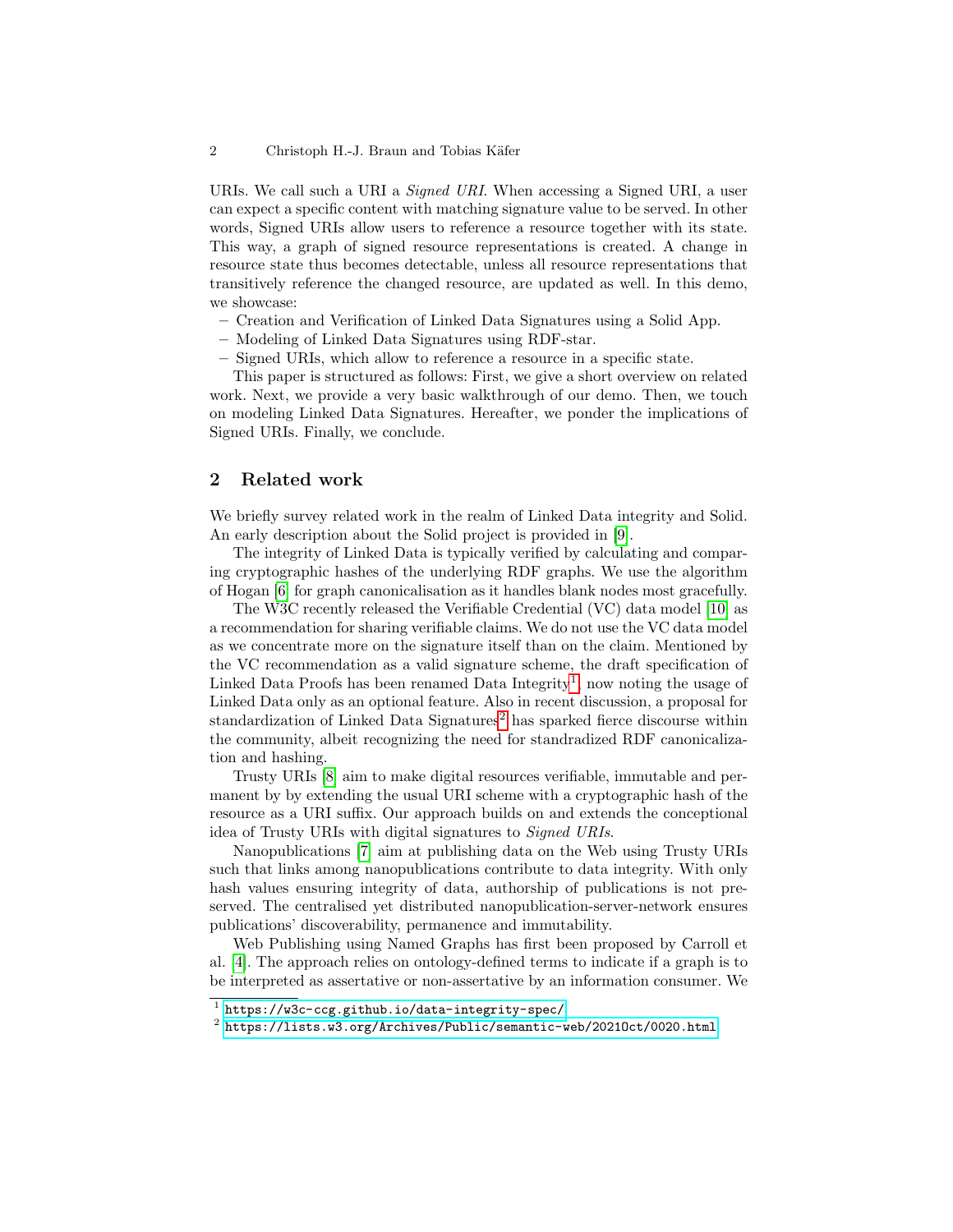use RDF-star [\[5\]](#page-3-3) instead of Named Graphs, thereby allowing the information creator to normatively define which triples are (non-)assertative.

# 3 Basic Demo Walkthrough

Adhering to the Solid Protocol, users are identified by a WebID and store their data on a personal online data storage (Pod) under access control. A user logs in to our demo app with their WebID. The user then creates an RDF graph and signs it with a Linked Data Signature: First, the created RDF graph is canonicalised using the algorithm of Hogan [\[6\]](#page-4-2). Next, SHA-256 is applied as message digest and the Elliptic Curve Digital Signature Algorithm (ECDSA) with curve P-256 creates the signature value. The app takes care of creating, storing and handling the user's cryptographic keys in the user's Solid Pod under access control. The signature value is appended to the URI to create a Signed URI. The user stores the signed resource representation on her Pod at that URI.

Upon dereferencing a URI, the app validates the resource in three steps: First, the app checks if all triples quoted by the Linked Data Signature are in fact asserted. Second, the app checks if the signature value is verifiable using the quoted triples and the specified algorithms. Here, the signature suffix is removed prior to resolving relative URIs. Third, the app checks if the signature value matches with the signature suffix from the URI.

The user can not only verify the content from its Linked Data Signature but also expect it specifically to be served from its Signed URI. Moreover, the user is able to reference a resource in a specific state from another resource representation, thereby creating a Web of self-verifying resource representations.

#### 4 Modeling Linked Data Signatures using RDF-star

Linked Data Signatures (LDS) are a way of modelling a cryptographic signature of an RDF graph or dataset. LDS are listed as one possible signature scheme in the Verifiable Credentials (VC) data model [\[10\]](#page-4-3). However, the VC data model is heavily influenced by the JSON syntax. Examining the data model from a pure RDF perspective, we took issue (1) in the use of RDF datasets, which have underspecified semantics [\[11\]](#page-4-5), and (2) in the assertion of claimed statements, which are a result of the use of Named Graphs [\[4\]](#page-3-4). To avoid these issues, we model LDS using RDF-star. For an example of our data model, we recommend the inclined reader to take a look at our website which is linked on the first page. RDF-star allows for quoting triples, i. e. referencing without asserting. We argue that the LDS only provides meta-information on the signed triples and does not necessarily have to assert those triples. This may be useful, for instance, when the truth-value of the signed triples can change over time: a digital student id card becomes invalid once the student graduates. The signature, however, is always valid as it makes no statement about the truth-value of the signed triples.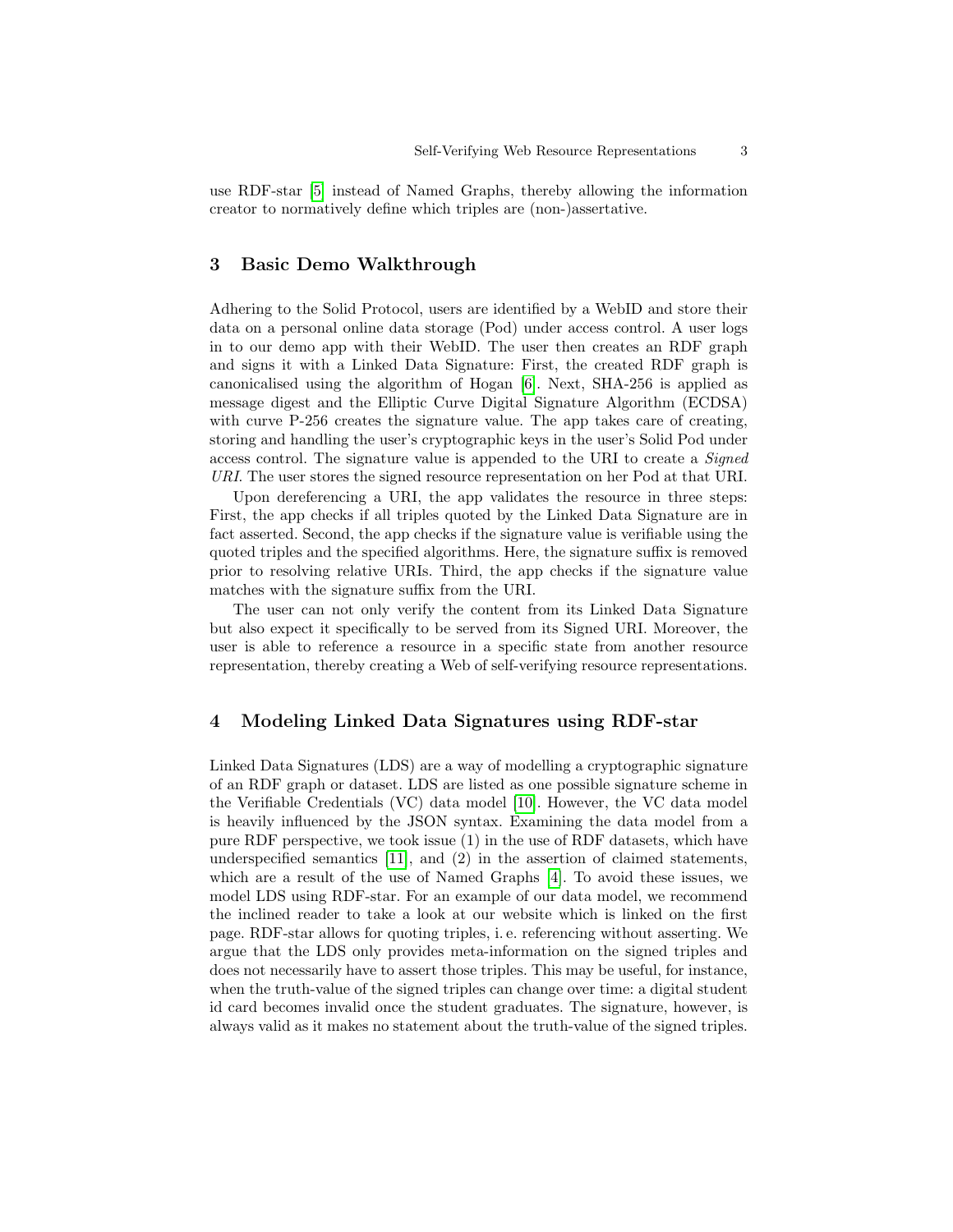#### 5 Pondering the Implications of Signed URIs

Inspired by Trusty URIs [\[8,](#page-4-1) [7\]](#page-4-4), a Signed URI is a URI that includes the hexadecimal value of the content's signature as a suffix, delimited by two underscores, e. g.  $http://ex.org/test_0x12$ . Specifically, the suffix ends the hierarchical part of a URI that does not have a query part. In a Web of resource representations with Linked Data Signatures available at Signed URIs, links among representations contribute the integrity of the resources' representations. When a resource's state changes, the signature value changes, the existing Signed URI mismatches, and the modification becomes detectable. For an undetectable modification, a new Signed URI is to be used and all resources that transitively reference the changed resource have to be updated with respective new Sigend URIs. Since on the Web, resources are typically under control of many different users, all those users have to agree on such updates. Otherwise, some evidence will remain.

### 6 Conclusion

In this demo, we showcased a Web of self-verifying resource representations using Linked Data Signatures and Signed URIs. In a Web of such resource representation, modifications to a resource's state become detectable unless all other resource representations that transitively reference the modified state are also changed. We envision a Web where such resources are under decentralised control of many different users, thereby providing a basis for trust in tamper-evident information.

### Acknowledgements

This work is partially supported by the German federal ministry of education and research (BMBF) in MANDAT (FKZ 16DTM107B).

#### References

- <span id="page-3-0"></span>1. Allen, C.: The Path to Self-Sovereign Identity, [http://www.lifewithalacrity.](http://www.lifewithalacrity.com/2016/04/the-path-to-self-soverereign-identity.html) [com/2016/04/the-path-to-self-soverereign-identity.html](http://www.lifewithalacrity.com/2016/04/the-path-to-self-soverereign-identity.html). (2016)
- <span id="page-3-1"></span>2. Braun, C., and Käfer, T.: Verifying the Integrity of Hyperlinked Information Using Linked Data and Smart Contracts. In: Proceedings of the 15th International Conference on Semantic Systems (SEMANTiCS) (2019)
- <span id="page-3-2"></span>3. Capadisli, S., Berners-Lee, T., Verborgh, R., and Kjernsmo, K.: Solid Protocol. Version 0.9.0, <https://solidproject.org/TR/protocol>. W3C Solid Community Group (2021)
- <span id="page-3-4"></span>4. Carroll, J.J., Bizer, C., Hayes, P.J., and Stickler, P.: Named graphs. J. Web Semant. 3(4) (2005)
- <span id="page-3-3"></span>5. Hartig, O., Champin, P.-A., Kellogg, G., and Seaborne, A.: RDF-star and SPARQLstar. W3C Draft Community Group Report, [https : / / w3c . github . io / rdf](https://w3c.github.io/rdf-star/cg-spec/editors_draft.html)  [star/cg-spec/editors\\_draft.html](https://w3c.github.io/rdf-star/cg-spec/editors_draft.html). W3C (2022)

<sup>4</sup> Christoph H.-J. Braun and Tobias Käfer